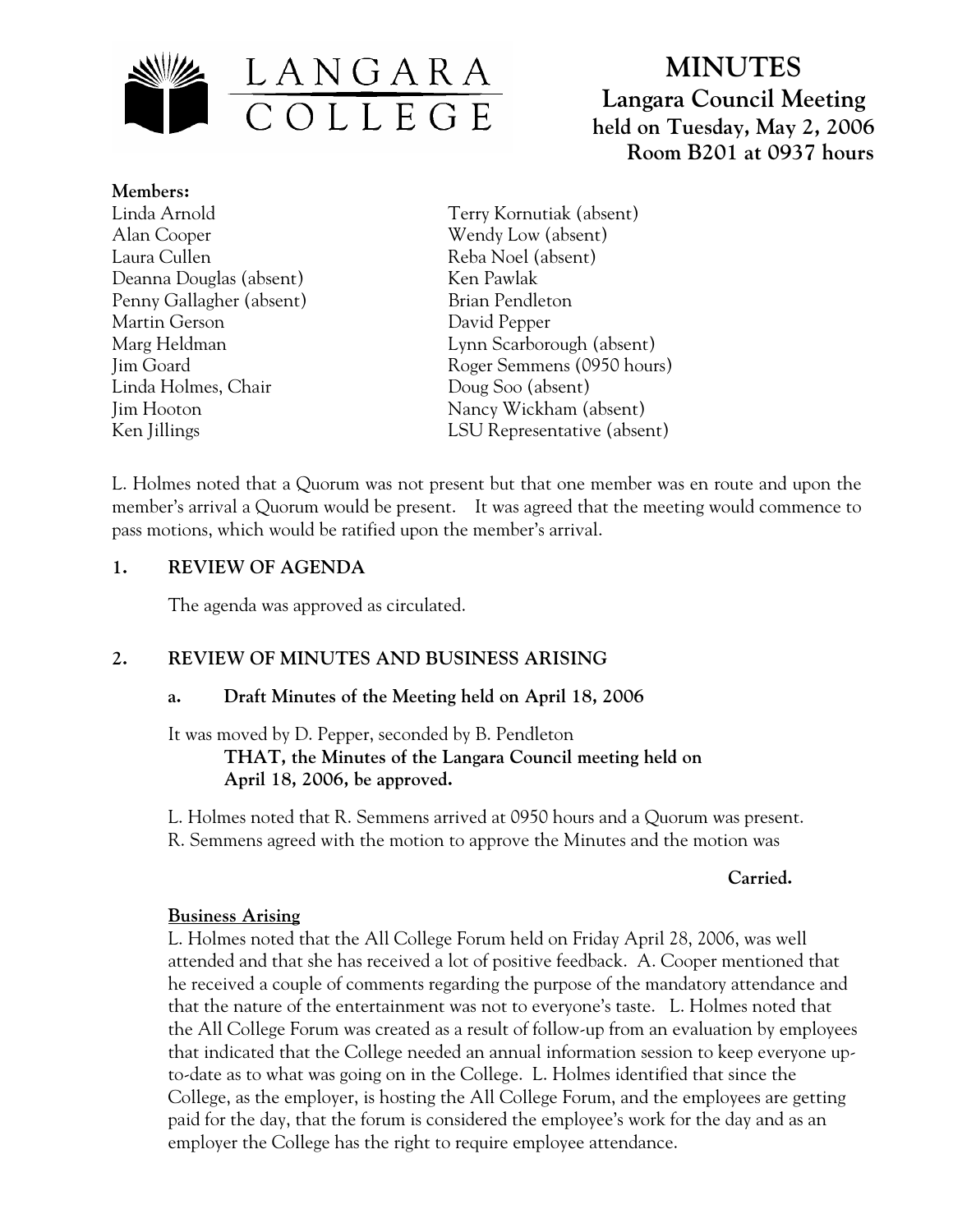M. Gerson commented that the start time was not reflected correctly in notices, postings, etc., except in the email that was sent a few days prior to the event. L. Holmes noted that in future, all postings, notices, etc., will reflect the correct time for the forum well in advance of the event.

L. Holmes noted that she has been receiving emails identifying how Dr. Jennifer James, the Keynote Speaker, gave attendees a new perspective on how they deal with issues on a cultural level. She further noted that a notice will appear in By-The-Way giving Jennifer James' website address, www.jenniferjames.com. Her presentation was recorded and L. Holmes noted that anyone interested in viewing her presentation could contact K. Jang. Depending on responses, the tape will be loaned out on an individual basis or possibly be shown as a group. She noted that several instructors had commented that they would like to use some of the components of the presentation in their teachings. She also noted that the Library has a different taped presentation by Jennifer James that is available for loan.

L. Holmes noted that the Dave Pearson Memorial Langara Golf Tournament took place on Friday April 21, 2006. B. Pendleton noted that they had a great turnout and that all proceeds went to Studio 58 for the "truck".

# **3. CURRICULUM ITEMS**

#### **a. Education Council Meeting held April 11, 2006**

L. Cullen introduced the Summary Report of the Education Council meeting held April 11, 2006, and noted a correction under Item C. New Course Proposals i) FSIE 1119 which should read "Study in *Italy"* not "Study in Countries Outside of Canada". She also noted that elections took place and she was reappointed as Chair and M. Heldman was reappointed as Vice Chair for a one-year term. She further noted that since an election date had never been formalized, it was proposed and agreed that April would be the time of year to have elections. M. Heldman identified an additional correction under Item C. New Course Proposals. She noted that two new second-year Lab Courses were approved under Physics, which triggered new Associate of Science Degree requirements, but were left off of the summary report. L. Holmes noted that details and explanations of the courses should be submitted to Langara Council.

L. Cullen noted that there were no items with financial implications.

It was moved by L. Cullen, seconded by M. Gerson

**THAT, the summary report of the Education Council meeting held April 11, 2006, be received with the noted corrections.** 

*Carried. Carried.*